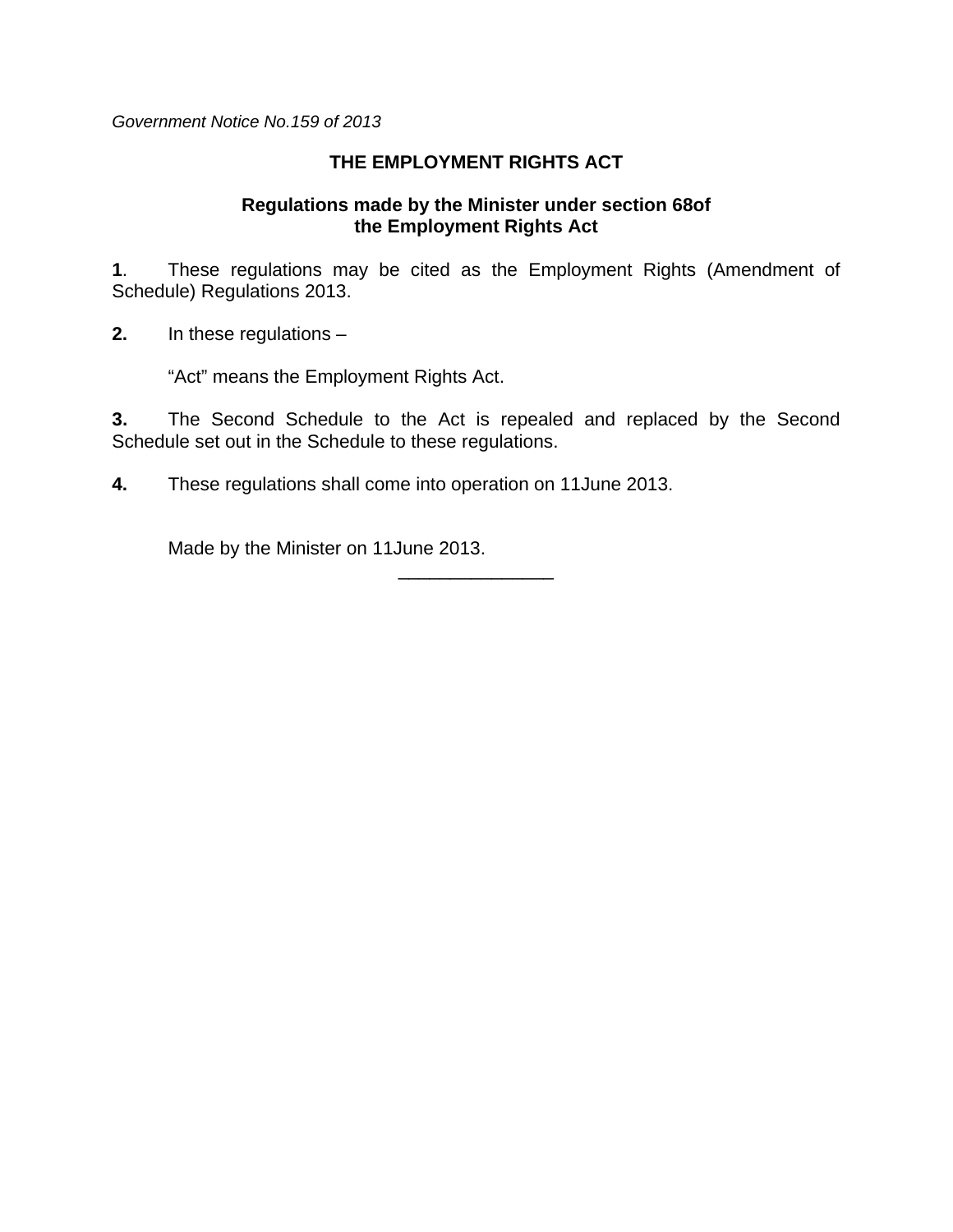# **SCHEDULE**

#### [Regulation 3]

## **SECOND SCHEDULE**

[Section 8]

## **PARTICULARS OF WORK AGREEMENT/CONTRAT DU TRAVAIL/ KONTRA TRAVAY**

**1.** Name of employer/*nom de l'employeur/nom lanplwayer* – ……………….….….

**………………………………………………………………………………………………** 

- **2.** National Pensions Registration Number/*numéro d'enregistrement de la pension nationale/nimero anrezistreman pansion nasional*–………………….…. **………………………………………………………………………………………….…..**
- **3.** Business Registration Number/National Identity Card Number of employer/ numéro d'enregistrement de l'entreprise/*numéro de Carte d'Identité Nationale de l'employeur/nimero anrezistreman lantrepriz/ nimero kart idantite nasional lanplwayer* – …………………………………………….…………………….

………………………………………………………………………………………………

**4.** Address of employer/*adresse de l'employeur/ladres lanplwayer* – …….……….

………………………………………………………………………………………………

**5.** Nature of activity /*nature de l'activité/natir laktivite*– …….……………………..

………………………………………………………………………………………………

**6.** Name of worker/*nom du travailleur/nom travayer*–……….…….………………..

………………………………………………………………………………………………

- **7**. Sex of worker/*sexe du travailleur/sex travayer* ……………………….….……..
- **8.** National Identity Card Number/Passport No.(*non-citizens)/numéro de la carte d'identité nationale/numéro du passeport (étrangers)/nimero kart idantite nasional/nimero paspor (etranzer)* – …….………………..…….……………………

**…………………………………………………………………………………….………..**